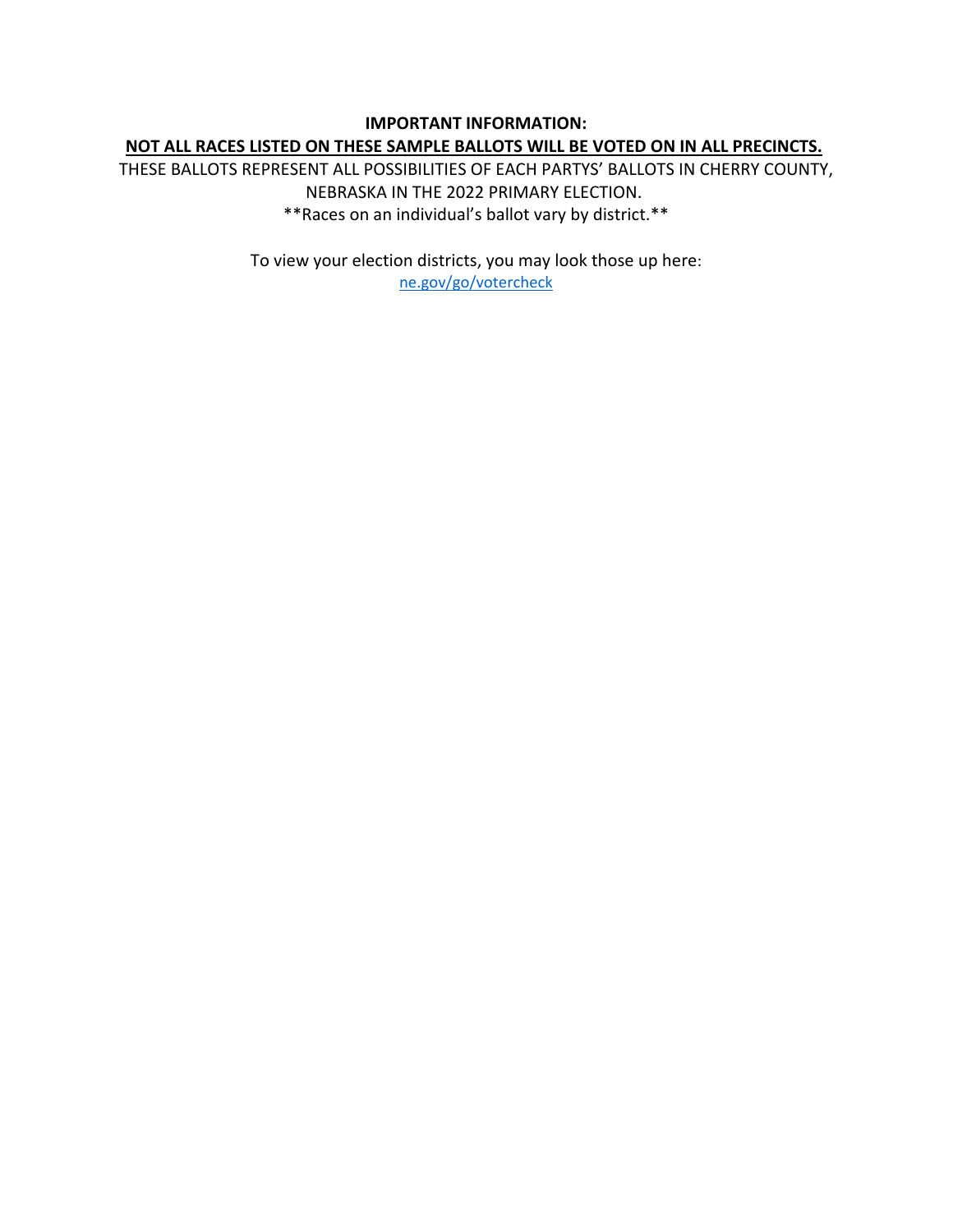|                     |                                                                                                                                                                                | Republican Party, Sample Ballot, Primary Election, May 10, 2022 |                                                                                                                                                                                                                                                                                                                                                                                                                                                                                             |
|---------------------|--------------------------------------------------------------------------------------------------------------------------------------------------------------------------------|-----------------------------------------------------------------|---------------------------------------------------------------------------------------------------------------------------------------------------------------------------------------------------------------------------------------------------------------------------------------------------------------------------------------------------------------------------------------------------------------------------------------------------------------------------------------------|
|                     | Cherry County, Nebraska                                                                                                                                                        | State of Nebraska                                               | May 10, 2022                                                                                                                                                                                                                                                                                                                                                                                                                                                                                |
|                     | <b>CONGRESSIONAL TICKET</b>                                                                                                                                                    | <b>STATE TICKET</b>                                             | <b>NONPARTISAN TICKET</b>                                                                                                                                                                                                                                                                                                                                                                                                                                                                   |
|                     | For Representative in Congress<br>District 03 - Two Year Term<br><b>Vote for ONE</b>                                                                                           | <b>For Auditor of Public Accounts</b><br><b>Vote for ONE</b>    | For University of Nebraska Board of Regents<br>District 07 - Six Year Term<br><b>Vote for ONE</b>                                                                                                                                                                                                                                                                                                                                                                                           |
| $\circ$             | <b>Adrian Smith</b>                                                                                                                                                            | Mike Foley<br>$\circ$                                           | <b>Matt Williams</b><br>O                                                                                                                                                                                                                                                                                                                                                                                                                                                                   |
| $\circ$             | Mike Calhoun                                                                                                                                                                   | Larry Anderson<br>$\circ$                                       | Nolan Gurnsey<br>$\circ$                                                                                                                                                                                                                                                                                                                                                                                                                                                                    |
| $\circ$             |                                                                                                                                                                                | $\circ$                                                         | Kathy Wilmot<br>$\circ$                                                                                                                                                                                                                                                                                                                                                                                                                                                                     |
|                     |                                                                                                                                                                                |                                                                 | $\circ$                                                                                                                                                                                                                                                                                                                                                                                                                                                                                     |
|                     | <b>STATE TICKET</b>                                                                                                                                                            | <b>For Public Service Commissioner</b>                          |                                                                                                                                                                                                                                                                                                                                                                                                                                                                                             |
|                     | <b>For Governor</b><br><b>Vote for ONE</b>                                                                                                                                     | District 05 - Six Year Term<br><b>Vote for ONE</b>              | <b>SCHOOL TICKET</b>                                                                                                                                                                                                                                                                                                                                                                                                                                                                        |
| $\circ$             | <b>Michael Connely</b>                                                                                                                                                         | Kevin Stocker<br>$\circ$                                        | <b>Gordon-Rushville Public Schools</b>                                                                                                                                                                                                                                                                                                                                                                                                                                                      |
| $\circ$             | <b>Brett Lindstrom</b>                                                                                                                                                         | Mary Ridder<br>$\circ$                                          | For Board of Education Member<br>Vote for up to THREE                                                                                                                                                                                                                                                                                                                                                                                                                                       |
| $\circ$             | Donna Nicole Carpenter                                                                                                                                                         | Dakota Delka<br>$\circ$                                         | Seth Tausan<br>O                                                                                                                                                                                                                                                                                                                                                                                                                                                                            |
| O                   | Lela McNinch                                                                                                                                                                   | $\circ$                                                         | Warren Scheenen<br>$\circ$                                                                                                                                                                                                                                                                                                                                                                                                                                                                  |
| $\circ$             | Theresa Thibodeau                                                                                                                                                              |                                                                 | Jason Gantz<br>$\circ$                                                                                                                                                                                                                                                                                                                                                                                                                                                                      |
| $\circ$             | Jim Pillen                                                                                                                                                                     | <b>COUNTY TICKET</b>                                            | Kathleen A. Willnerd<br>$\circ$                                                                                                                                                                                                                                                                                                                                                                                                                                                             |
| $\circ$             | <b>Troy Wentz</b>                                                                                                                                                              | <b>For Cherry County Commissioner</b>                           | Sherry A. Retzlaff<br>$\circ$                                                                                                                                                                                                                                                                                                                                                                                                                                                               |
| $\circ$             | Charles W. Herbster                                                                                                                                                            | At Large<br>Vote for up to TWO                                  | Carrie Child<br>$\circlearrowright$                                                                                                                                                                                                                                                                                                                                                                                                                                                         |
| O                   | <b>Breland Ridenour</b>                                                                                                                                                        | James B. Ward<br>O                                              | <b>Tyler Banks</b><br>$\circ$                                                                                                                                                                                                                                                                                                                                                                                                                                                               |
| $\circ$             | $\mathcal{L}^{\mathcal{L}}(\mathcal{L}^{\mathcal{L}})$ and $\mathcal{L}^{\mathcal{L}}(\mathcal{L}^{\mathcal{L}})$ . The contribution of the set of $\mathcal{L}^{\mathcal{L}}$ | Nina M. Nelson<br>$\circ$                                       | Bobbi Archibald<br>◯                                                                                                                                                                                                                                                                                                                                                                                                                                                                        |
|                     |                                                                                                                                                                                | Tanya Storer<br>$\circlearrowright$                             | Cassie Craven<br>O                                                                                                                                                                                                                                                                                                                                                                                                                                                                          |
|                     | For Secretary of State<br>Vote for ONE                                                                                                                                         | Mike McConaughey<br>$\circ$                                     | <b>Tyler Craven</b><br>$\circlearrowright$                                                                                                                                                                                                                                                                                                                                                                                                                                                  |
| $\circ$             | Bob Evnen                                                                                                                                                                      | <b>Shane Daniels</b><br>$\circ$                                 | Amy Lefler<br>$\circlearrowright$                                                                                                                                                                                                                                                                                                                                                                                                                                                           |
| O                   | Rex Schroder                                                                                                                                                                   | $\circ$                                                         | <b>Brandy Bounous</b><br>$\circ$                                                                                                                                                                                                                                                                                                                                                                                                                                                            |
| O                   | Robert J. Borer                                                                                                                                                                | $\circ$<br><u> 1980 - Johann Barbara, martxa amerikan per</u>   | $\circ$                                                                                                                                                                                                                                                                                                                                                                                                                                                                                     |
| $\circlearrowright$ | <u> 1989 - Andrea State Barbara, pre</u>                                                                                                                                       |                                                                 | $\circ$<br>$\begin{tabular}{lllllllllllll} \multicolumn{3}{l}{} & \multicolumn{3}{l}{} & \multicolumn{3}{l}{} & \multicolumn{3}{l}{} & \multicolumn{3}{l}{} & \multicolumn{3}{l}{} & \multicolumn{3}{l}{} & \multicolumn{3}{l}{} & \multicolumn{3}{l}{} & \multicolumn{3}{l}{} & \multicolumn{3}{l}{} & \multicolumn{3}{l}{} & \multicolumn{3}{l}{} & \multicolumn{3}{l}{} & \multicolumn{3}{l}{} & \multicolumn{3}{l}{} & \multicolumn{3}{l}{} & \multicolumn{3}{l}{} & \multicolumn{3}{l$ |
|                     |                                                                                                                                                                                | <b>NONPARTISAN TICKET</b>                                       | $\circ$<br><u> 1970 - Andrea State Barbara, politik e</u>                                                                                                                                                                                                                                                                                                                                                                                                                                   |
|                     | <b>For State Treasurer</b><br><b>Vote for ONE</b>                                                                                                                              | For Member of the State Board of Education                      |                                                                                                                                                                                                                                                                                                                                                                                                                                                                                             |
| $\circ$             | John Murante                                                                                                                                                                   | <b>District 07</b><br><b>Vote for ONE</b>                       | <b>HOSPITAL TICKET</b>                                                                                                                                                                                                                                                                                                                                                                                                                                                                      |
| $\circlearrowright$ | Paul Anderson                                                                                                                                                                  | <b>Robin Stevens</b><br>$\circ$                                 | <b>Gordon Memorial Hospital</b>                                                                                                                                                                                                                                                                                                                                                                                                                                                             |
| $\circ$             |                                                                                                                                                                                | Pat Moore<br>$\circ$                                            | <b>For Board of Directors</b><br>Vote for up to THREE                                                                                                                                                                                                                                                                                                                                                                                                                                       |
|                     |                                                                                                                                                                                | Elizabeth Tegtmeier<br>$\circ$                                  | Patricia J. Faulk<br>O                                                                                                                                                                                                                                                                                                                                                                                                                                                                      |
|                     | For Attorney General<br>Vote for ONE                                                                                                                                           | $\circ$                                                         | Kathy M. Weihe<br>$\circ$                                                                                                                                                                                                                                                                                                                                                                                                                                                                   |
| $\bigcirc$          | Jennifer Hicks                                                                                                                                                                 |                                                                 | Kayti Schwarting<br>$\circ$                                                                                                                                                                                                                                                                                                                                                                                                                                                                 |
| $\circ$             | Mike Hilgers                                                                                                                                                                   |                                                                 | $\circ$<br><u> 1980 - Andrea Station, amerikansk politik (</u>                                                                                                                                                                                                                                                                                                                                                                                                                              |
| O                   | <u> 1989 - Johann Stoff, fransk politik (d. 1989)</u>                                                                                                                          |                                                                 | O<br><u> 1980 - Antonio Alemania, prima postala prima prima prima prima prima prima prima prima prima prima prima pri</u>                                                                                                                                                                                                                                                                                                                                                                   |
|                     |                                                                                                                                                                                |                                                                 | $\circ$                                                                                                                                                                                                                                                                                                                                                                                                                                                                                     |
|                     |                                                                                                                                                                                |                                                                 |                                                                                                                                                                                                                                                                                                                                                                                                                                                                                             |
|                     |                                                                                                                                                                                |                                                                 |                                                                                                                                                                                                                                                                                                                                                                                                                                                                                             |
|                     |                                                                                                                                                                                |                                                                 |                                                                                                                                                                                                                                                                                                                                                                                                                                                                                             |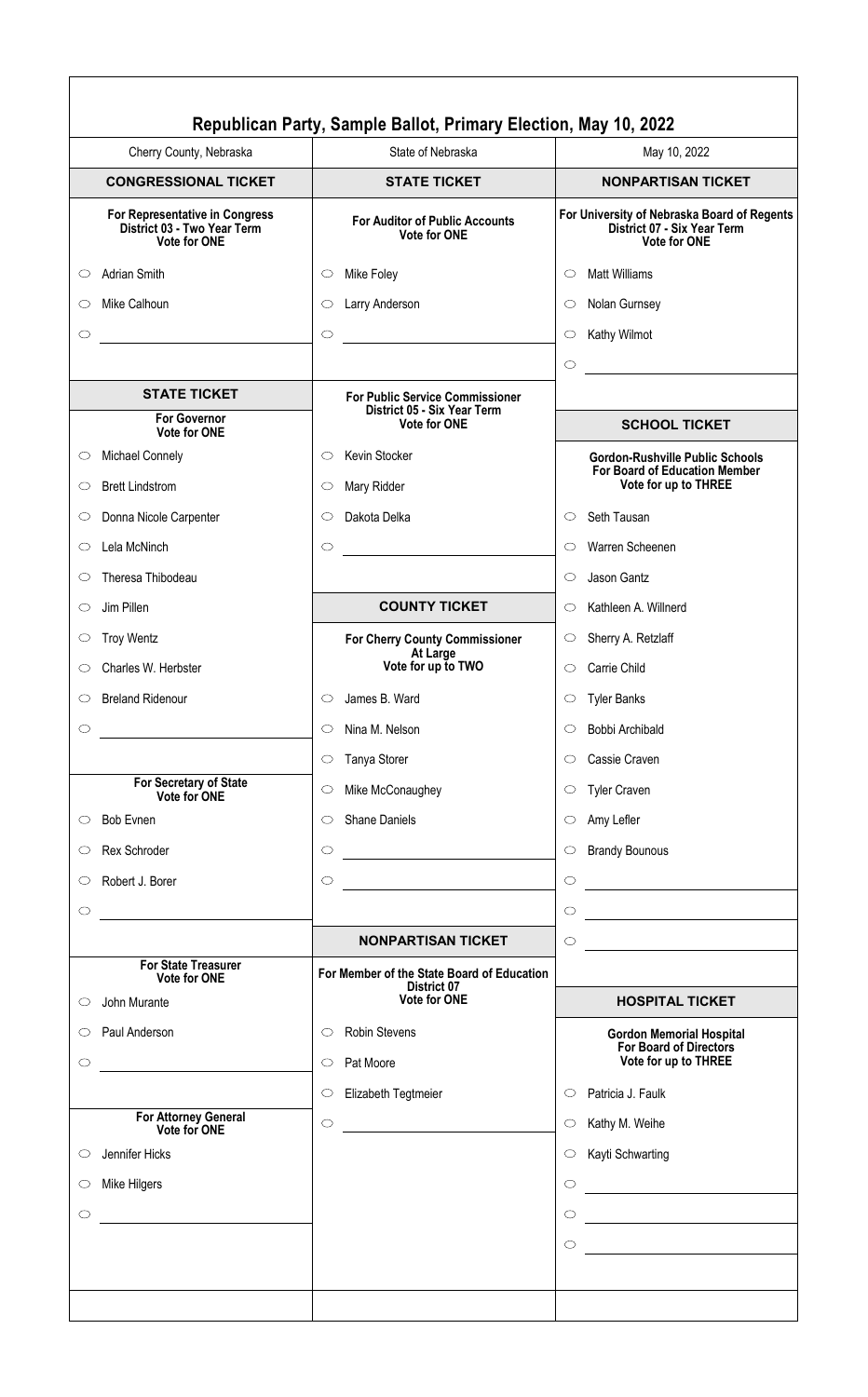| Cherry County, Nebraska                                                                                                                                                                                                               | State of Nebraska | May 10, 2022 |
|---------------------------------------------------------------------------------------------------------------------------------------------------------------------------------------------------------------------------------------|-------------------|--------------|
| <b>INSTRUCTIONS TO VOTER</b>                                                                                                                                                                                                          |                   |              |
|                                                                                                                                                                                                                                       |                   |              |
| 1. TO VOTE, YOU MUST DARKEN THE OVAL<br>COMPLETELY ( $\bigcirc$ ).<br>2. Use a black ink pen to mark the ballot.<br>3. To vote for a WRITE-IN candidate, write in the<br>name on the line provided AND darken the<br>oval completely. |                   |              |
|                                                                                                                                                                                                                                       |                   |              |
|                                                                                                                                                                                                                                       |                   |              |
|                                                                                                                                                                                                                                       |                   |              |
|                                                                                                                                                                                                                                       |                   |              |
|                                                                                                                                                                                                                                       |                   |              |
| 4. DO NOT CROSS OUT OR ERASE.<br>If you make a mistake, Contact the County<br>Clerk's office at (402 - 376 - 2771) for                                                                                                                |                   |              |
| instructions.                                                                                                                                                                                                                         |                   |              |
| 5. Please return this additional page of your<br>ballot in the same return identification                                                                                                                                             |                   |              |
| envelope.                                                                                                                                                                                                                             |                   |              |
|                                                                                                                                                                                                                                       |                   |              |
| <b>CONGRESSIONAL TICKET</b>                                                                                                                                                                                                           |                   |              |
| For Representative in Congress<br>District 03 - Two Year Term                                                                                                                                                                         |                   |              |
| <b>Vote for ONE</b>                                                                                                                                                                                                                   |                   |              |
|                                                                                                                                                                                                                                       |                   |              |
| Adrian Smith                                                                                                                                                                                                                          |                   |              |
| Mike Calhoun                                                                                                                                                                                                                          |                   |              |
|                                                                                                                                                                                                                                       |                   |              |
|                                                                                                                                                                                                                                       |                   |              |
|                                                                                                                                                                                                                                       |                   |              |
|                                                                                                                                                                                                                                       |                   |              |
|                                                                                                                                                                                                                                       |                   |              |
|                                                                                                                                                                                                                                       |                   |              |
|                                                                                                                                                                                                                                       |                   |              |
|                                                                                                                                                                                                                                       |                   |              |
|                                                                                                                                                                                                                                       |                   |              |
|                                                                                                                                                                                                                                       |                   |              |
|                                                                                                                                                                                                                                       |                   |              |
|                                                                                                                                                                                                                                       |                   |              |
|                                                                                                                                                                                                                                       |                   |              |
|                                                                                                                                                                                                                                       |                   |              |
|                                                                                                                                                                                                                                       |                   |              |
|                                                                                                                                                                                                                                       |                   |              |
|                                                                                                                                                                                                                                       |                   |              |
|                                                                                                                                                                                                                                       |                   |              |
|                                                                                                                                                                                                                                       |                   |              |
|                                                                                                                                                                                                                                       |                   |              |
|                                                                                                                                                                                                                                       |                   |              |
|                                                                                                                                                                                                                                       |                   |              |
|                                                                                                                                                                                                                                       |                   |              |
|                                                                                                                                                                                                                                       |                   |              |
|                                                                                                                                                                                                                                       |                   |              |
|                                                                                                                                                                                                                                       |                   |              |
|                                                                                                                                                                                                                                       |                   |              |
|                                                                                                                                                                                                                                       |                   |              |
|                                                                                                                                                                                                                                       |                   |              |
|                                                                                                                                                                                                                                       |                   |              |
|                                                                                                                                                                                                                                       |                   |              |
|                                                                                                                                                                                                                                       |                   |              |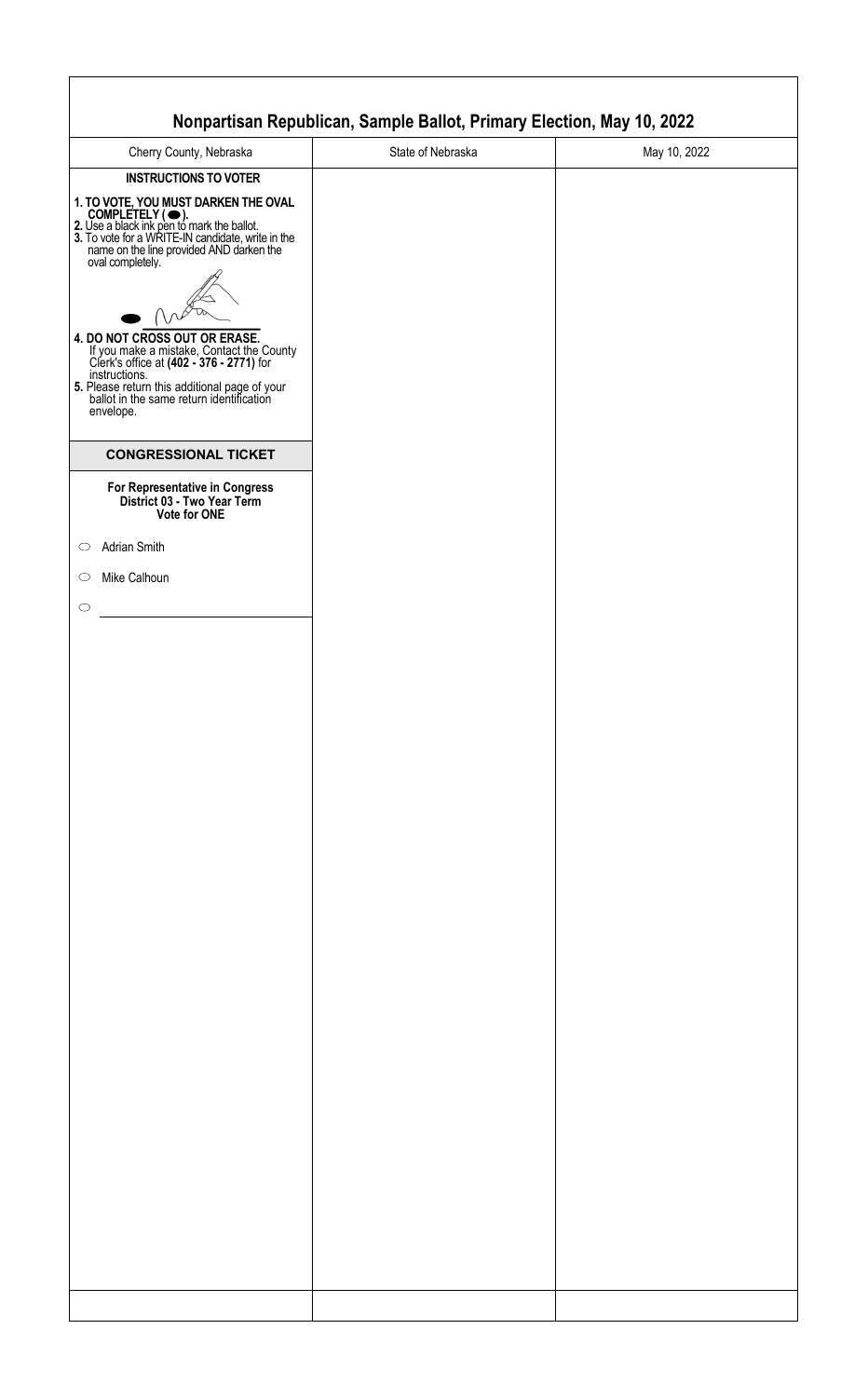|                     |                                                                                                                                                                                                | Democratic Party, Sample Ballot, Primary Election, May 10, 2022                                        |                                                                                          |
|---------------------|------------------------------------------------------------------------------------------------------------------------------------------------------------------------------------------------|--------------------------------------------------------------------------------------------------------|------------------------------------------------------------------------------------------|
|                     | Cherry County, Nebraska                                                                                                                                                                        | State of Nebraska                                                                                      | May 10, 2022                                                                             |
|                     | <b>CONGRESSIONAL TICKET</b>                                                                                                                                                                    | <b>NONPARTISAN TICKET</b>                                                                              | <b>HOSPITAL TICKET</b>                                                                   |
|                     | For Representative in Congress<br>District 03 - Two Year Term<br>Vote for ONE                                                                                                                  | For Member of the State Board of Education<br>District 07<br>Vote for ONE                              | <b>Gordon Memorial Hospital</b><br><b>For Board of Directors</b><br>Vote for up to THREE |
| $\circ$             | David J. Else                                                                                                                                                                                  | <b>Robin Stevens</b><br>$\circ$                                                                        | Patricia J. Faulk<br>$\circ$                                                             |
| $\circ$             | Daniel M. Wik                                                                                                                                                                                  | Pat Moore<br>$\circ$                                                                                   | Kathy M. Weihe<br>$\circ$                                                                |
| $\circ$             |                                                                                                                                                                                                | Elizabeth Tegtmeier<br>$\circ$                                                                         | Kayti Schwarting<br>$\circ$                                                              |
|                     |                                                                                                                                                                                                | $\bigcirc$                                                                                             | $\bigcirc$                                                                               |
|                     | <b>STATE TICKET</b>                                                                                                                                                                            |                                                                                                        | $\circ$                                                                                  |
|                     | <b>For Governor</b><br><b>Vote for ONE</b>                                                                                                                                                     | For University of Nebraska Board of Regents<br>District 07 - Six Year Term<br><b>Vote for ONE</b>      | $\circ$                                                                                  |
| $\circ$             | Carol Blood                                                                                                                                                                                    | <b>Matt Williams</b><br>$\circ$                                                                        |                                                                                          |
| $\circ$             | Roy A. Harris                                                                                                                                                                                  | Nolan Gurnsey<br>$\circ$                                                                               |                                                                                          |
| $\circlearrowright$ |                                                                                                                                                                                                | Kathy Wilmot<br>$\circ$                                                                                |                                                                                          |
|                     |                                                                                                                                                                                                | $\bigcirc$                                                                                             |                                                                                          |
|                     | For Secretary of State                                                                                                                                                                         |                                                                                                        |                                                                                          |
|                     | Vote for ONE                                                                                                                                                                                   | <b>SCHOOL TICKET</b>                                                                                   |                                                                                          |
| $\circ$             |                                                                                                                                                                                                | <b>Gordon-Rushville Public Schools</b><br><b>For Board of Education Member</b><br>Vote for up to THREE |                                                                                          |
|                     | <b>For State Treasurer</b>                                                                                                                                                                     | Seth Tausan<br>$\circ$                                                                                 |                                                                                          |
|                     | <b>Vote for ONE</b>                                                                                                                                                                            | Warren Scheenen<br>$\circ$                                                                             |                                                                                          |
| $\circ$             | $\mathcal{L}^{\mathcal{L}}(\mathcal{L}^{\mathcal{L}})$ and $\mathcal{L}^{\mathcal{L}}(\mathcal{L}^{\mathcal{L}})$ . The contribution of $\mathcal{L}^{\mathcal{L}}(\mathcal{L}^{\mathcal{L}})$ | Jason Gantz<br>$\circ$                                                                                 |                                                                                          |
|                     |                                                                                                                                                                                                | Kathleen A. Willnerd<br>$\circ$                                                                        |                                                                                          |
|                     |                                                                                                                                                                                                | Sherry A. Retzlaff<br>$\circ$                                                                          |                                                                                          |
|                     | For Attorney General<br>Vote for ONE                                                                                                                                                           | Carrie Child<br>$\circlearrowright$                                                                    |                                                                                          |
| $\circlearrowright$ |                                                                                                                                                                                                | <b>Tyler Banks</b><br>$\circ$                                                                          |                                                                                          |
|                     |                                                                                                                                                                                                | Bobbi Archibald<br>$\circ$                                                                             |                                                                                          |
|                     | <b>For Auditor of Public Accounts</b>                                                                                                                                                          | Cassie Craven<br>$\circ$                                                                               |                                                                                          |
|                     | Vote for ONE                                                                                                                                                                                   | <b>Tyler Craven</b><br>$\circ$                                                                         |                                                                                          |
| $\circlearrowright$ |                                                                                                                                                                                                | Amy Lefler<br>$\circ$                                                                                  |                                                                                          |
|                     |                                                                                                                                                                                                | <b>Brandy Bounous</b><br>$\circ$                                                                       |                                                                                          |
|                     | <b>For Public Service Commissioner</b>                                                                                                                                                         | $\circ$<br><u> 1980 - Johann Barbara, martxa a</u>                                                     |                                                                                          |
|                     | District 05 - Six Year Term<br><b>Vote for ONE</b>                                                                                                                                             | $\circ$                                                                                                |                                                                                          |
| $\circlearrowright$ |                                                                                                                                                                                                | $\circ$<br><u> 1980 - Andrea Station, amerikansk politik (</u>                                         |                                                                                          |
|                     |                                                                                                                                                                                                |                                                                                                        |                                                                                          |
|                     |                                                                                                                                                                                                |                                                                                                        |                                                                                          |
|                     |                                                                                                                                                                                                |                                                                                                        |                                                                                          |
|                     |                                                                                                                                                                                                |                                                                                                        |                                                                                          |
|                     |                                                                                                                                                                                                |                                                                                                        |                                                                                          |

 $\Gamma$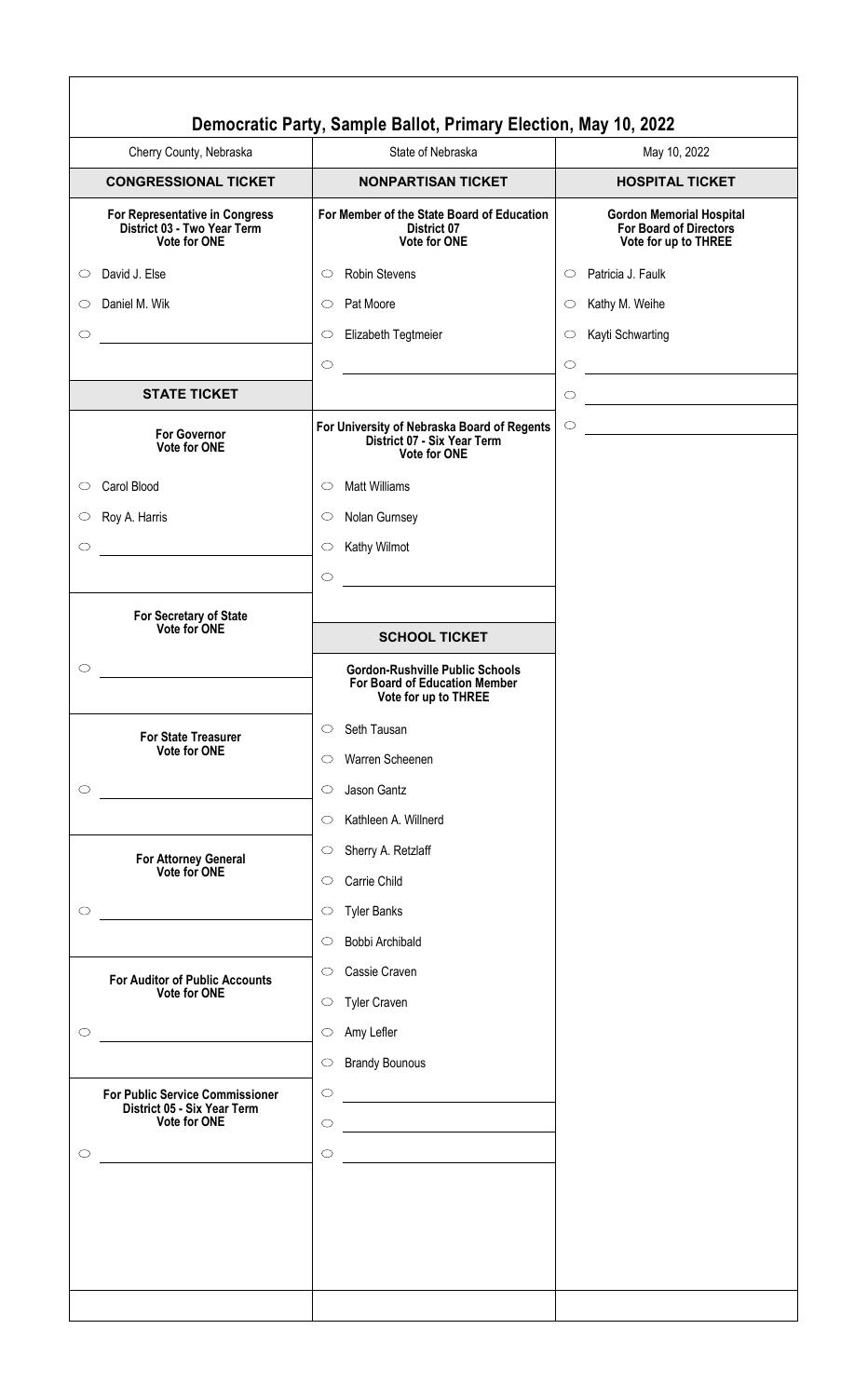| Cherry County, Nebraska                                                                                                                                                                                                                           | State of Nebraska                                                                                       | May 10, 2022 |
|---------------------------------------------------------------------------------------------------------------------------------------------------------------------------------------------------------------------------------------------------|---------------------------------------------------------------------------------------------------------|--------------|
| <b>INSTRUCTIONS TO VOTER</b>                                                                                                                                                                                                                      | <b>STATE TICKET</b>                                                                                     |              |
| 1. TO VOTE, YOU MUST DARKEN THE OVAL<br>COMPLETELY (C).<br>2. Use a black ink pen to mark the ballot.<br>3. To vote for a WRITE-IN candidate, write in the<br>name on the line provided AND darken the<br>oval completely.                        | <b>For Auditor of Public Accounts</b><br><b>Vote for ONE</b>                                            |              |
|                                                                                                                                                                                                                                                   | $\bigcirc$                                                                                              |              |
| 4. DO NOT CROSS OUT OR ERASE.<br>If you make a mistake, Contact the County<br>Clerk's office at (402 - 376 - 2771) for<br>instructions.<br>5. Please return this additional page of your<br>ballot in the same return identification<br>envelope. | <b>For Public Service Commissioner</b><br>District 05 - Six Year Term<br><b>Vote for ONE</b><br>$\circ$ |              |
| <b>CONGRESSIONAL TICKET</b>                                                                                                                                                                                                                       |                                                                                                         |              |
| For Representative in Congress<br>District 03 - Two Year Term<br><b>Vote for ONE</b>                                                                                                                                                              |                                                                                                         |              |
| David J. Else<br>$\circ$                                                                                                                                                                                                                          |                                                                                                         |              |
| Daniel M. Wik<br>$\circ$                                                                                                                                                                                                                          |                                                                                                         |              |
| $\circ$                                                                                                                                                                                                                                           |                                                                                                         |              |
|                                                                                                                                                                                                                                                   |                                                                                                         |              |
| <b>STATE TICKET</b>                                                                                                                                                                                                                               |                                                                                                         |              |
| <b>For Governor</b><br><b>Vote for ONE</b>                                                                                                                                                                                                        |                                                                                                         |              |
| Carol Blood<br>$\circ$                                                                                                                                                                                                                            |                                                                                                         |              |
| Roy A. Harris<br>$\circ$                                                                                                                                                                                                                          |                                                                                                         |              |
| $\circ$                                                                                                                                                                                                                                           |                                                                                                         |              |
|                                                                                                                                                                                                                                                   |                                                                                                         |              |
| For Secretary of State<br>Vote for ONE                                                                                                                                                                                                            |                                                                                                         |              |
| $\circ$                                                                                                                                                                                                                                           |                                                                                                         |              |
|                                                                                                                                                                                                                                                   |                                                                                                         |              |
| <b>For State Treasurer</b>                                                                                                                                                                                                                        |                                                                                                         |              |
| Vote for ONE                                                                                                                                                                                                                                      |                                                                                                         |              |
| $\circ$                                                                                                                                                                                                                                           |                                                                                                         |              |
|                                                                                                                                                                                                                                                   |                                                                                                         |              |
| For Attorney General<br>Vote for ONE                                                                                                                                                                                                              |                                                                                                         |              |
|                                                                                                                                                                                                                                                   |                                                                                                         |              |
| $\circ$                                                                                                                                                                                                                                           |                                                                                                         |              |
|                                                                                                                                                                                                                                                   |                                                                                                         |              |
|                                                                                                                                                                                                                                                   |                                                                                                         |              |
|                                                                                                                                                                                                                                                   |                                                                                                         |              |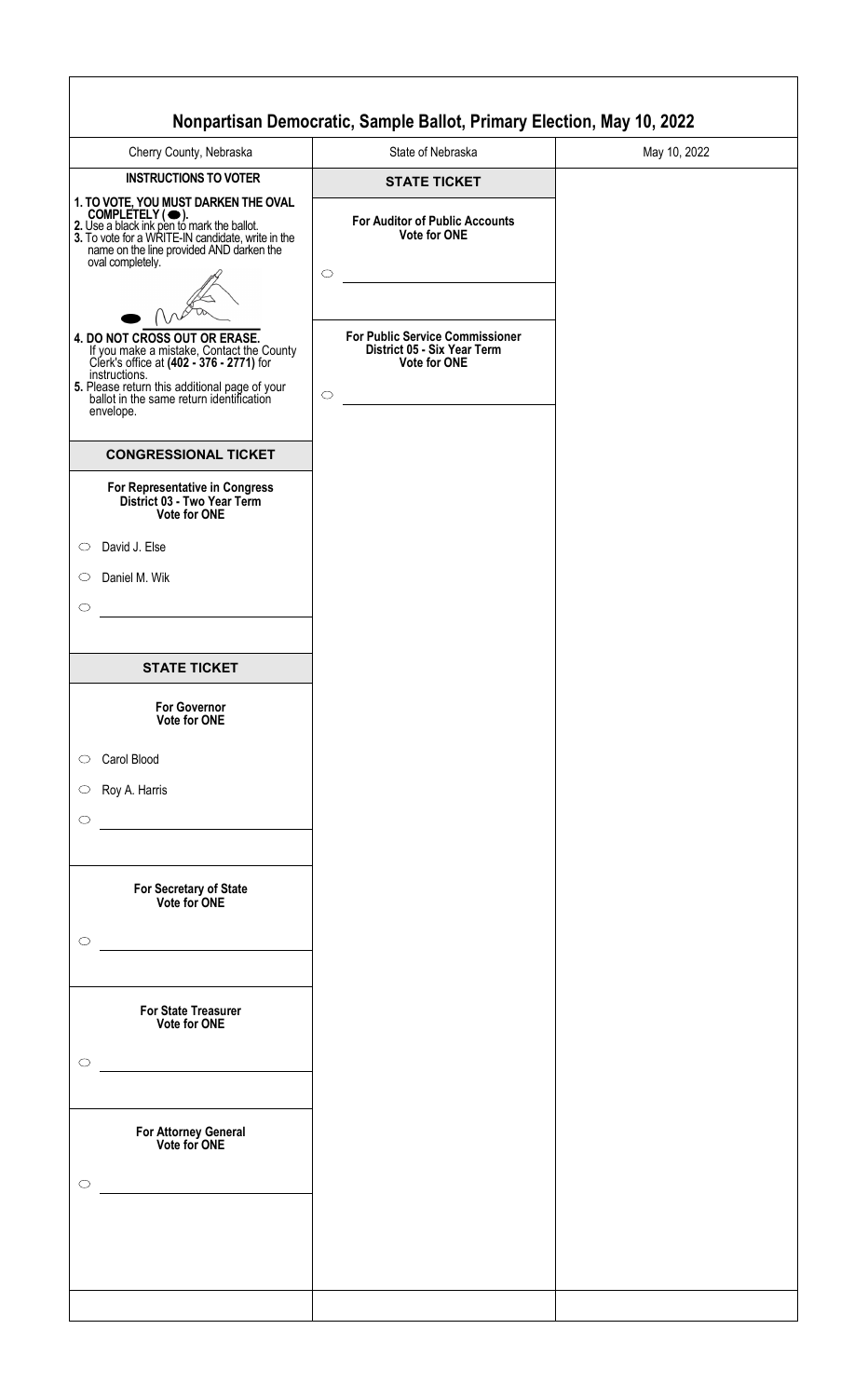|                                                                               | Libertarian Party, Sample Ballot, Primary Election, May 10, 2022                                       |                                                                                                                                                                                                     |
|-------------------------------------------------------------------------------|--------------------------------------------------------------------------------------------------------|-----------------------------------------------------------------------------------------------------------------------------------------------------------------------------------------------------|
| Cherry County, Nebraska                                                       | State of Nebraska                                                                                      | May 10, 2022                                                                                                                                                                                        |
| <b>CONGRESSIONAL TICKET</b>                                                   | <b>NONPARTISAN TICKET</b>                                                                              | <b>HOSPITAL TICKET</b>                                                                                                                                                                              |
| For Representative in Congress<br>District 03 - Two Year Term<br>Vote for ONE | For Member of the State Board of Education<br><b>District 07</b><br>Vote for ONE                       | <b>Gordon Memorial Hospital</b><br><b>For Board of Directors</b><br>Vote for up to THREE                                                                                                            |
| $\circ$                                                                       | <b>Robin Stevens</b><br>$\circ$                                                                        | Patricia J. Faulk<br>$\circ$                                                                                                                                                                        |
|                                                                               | Pat Moore<br>$\circ$                                                                                   | Kathy M. Weihe<br>$\circ$                                                                                                                                                                           |
| <b>STATE TICKET</b>                                                           | Elizabeth Tegtmeier<br>$\circ$                                                                         | Kayti Schwarting<br>$\circ$                                                                                                                                                                         |
| <b>For Governor</b><br><b>Vote for ONE</b>                                    | $\circlearrowright$                                                                                    | $\circ$                                                                                                                                                                                             |
| Scott Zimmerman<br>$\circ$<br>O                                               | For University of Nebraska Board of Regents<br>District 07 - Six Year Term<br><b>Vote for ONE</b>      | <u> 1989 - Johann Barbara, martxa amerikan per</u><br>$\circ$<br>$\bigcirc$<br><u> 1980 - Jan Stein Stein Stein Stein Stein Stein Stein Stein Stein Stein Stein Stein Stein Stein Stein Stein S</u> |
|                                                                               | <b>Matt Williams</b><br>$\circ$                                                                        |                                                                                                                                                                                                     |
|                                                                               | Nolan Gurnsey<br>$\circ$                                                                               |                                                                                                                                                                                                     |
| For Secretary of State<br>Vote for ONE                                        | Kathy Wilmot<br>$\circ$                                                                                |                                                                                                                                                                                                     |
| $\circ$                                                                       | $\bigcirc$                                                                                             |                                                                                                                                                                                                     |
|                                                                               |                                                                                                        |                                                                                                                                                                                                     |
| <b>For State Treasurer</b>                                                    | <b>SCHOOL TICKET</b>                                                                                   |                                                                                                                                                                                                     |
| <b>Vote for ONE</b><br>Katrina Tomsen<br>$\circlearrowright$                  | <b>Gordon-Rushville Public Schools</b><br><b>For Board of Education Member</b><br>Vote for up to THREE |                                                                                                                                                                                                     |
| $\circ$                                                                       | Seth Tausan<br>$\circ$                                                                                 |                                                                                                                                                                                                     |
|                                                                               | Warren Scheenen<br>$\circ$                                                                             |                                                                                                                                                                                                     |
| <b>For Attorney General</b>                                                   | Jason Gantz<br>$\circ$                                                                                 |                                                                                                                                                                                                     |
| Vote for ONE                                                                  | Kathleen A. Willnerd<br>$\circ$                                                                        |                                                                                                                                                                                                     |
| $\circlearrowright$                                                           | Sherry A. Retzlaff<br>$\circ$                                                                          |                                                                                                                                                                                                     |
|                                                                               | Carrie Child<br>$\circ$                                                                                |                                                                                                                                                                                                     |
| <b>For Auditor of Public Accounts</b>                                         | <b>Tyler Banks</b><br>$\circ$                                                                          |                                                                                                                                                                                                     |
| Vote for ONE                                                                  | Bobbi Archibald<br>$\circlearrowright$                                                                 |                                                                                                                                                                                                     |
| Gene Siadek<br>$\circ$                                                        | Cassie Craven<br>$\circ$                                                                               |                                                                                                                                                                                                     |
| $\circlearrowright$                                                           | <b>Tyler Craven</b><br>$\circ$                                                                         |                                                                                                                                                                                                     |
|                                                                               | Amy Lefler<br>$\circ$                                                                                  |                                                                                                                                                                                                     |
| <b>For Public Service Commissioner</b><br>District 05 - Six Year Term         | <b>Brandy Bounous</b><br>$\circ$                                                                       |                                                                                                                                                                                                     |
| <b>Vote for ONE</b>                                                           | $\bigcirc$<br><u> 1989 - Johann Barbara, martxa a</u>                                                  |                                                                                                                                                                                                     |
| $\circlearrowright$                                                           | $\bigcirc$<br><u> 1980 - Jan Stein Stein, fransk politik (</u>                                         |                                                                                                                                                                                                     |
|                                                                               | $\circ$                                                                                                |                                                                                                                                                                                                     |
|                                                                               |                                                                                                        |                                                                                                                                                                                                     |
|                                                                               |                                                                                                        |                                                                                                                                                                                                     |
|                                                                               |                                                                                                        |                                                                                                                                                                                                     |
|                                                                               |                                                                                                        |                                                                                                                                                                                                     |
|                                                                               |                                                                                                        |                                                                                                                                                                                                     |

٦

 $\sqrt{ }$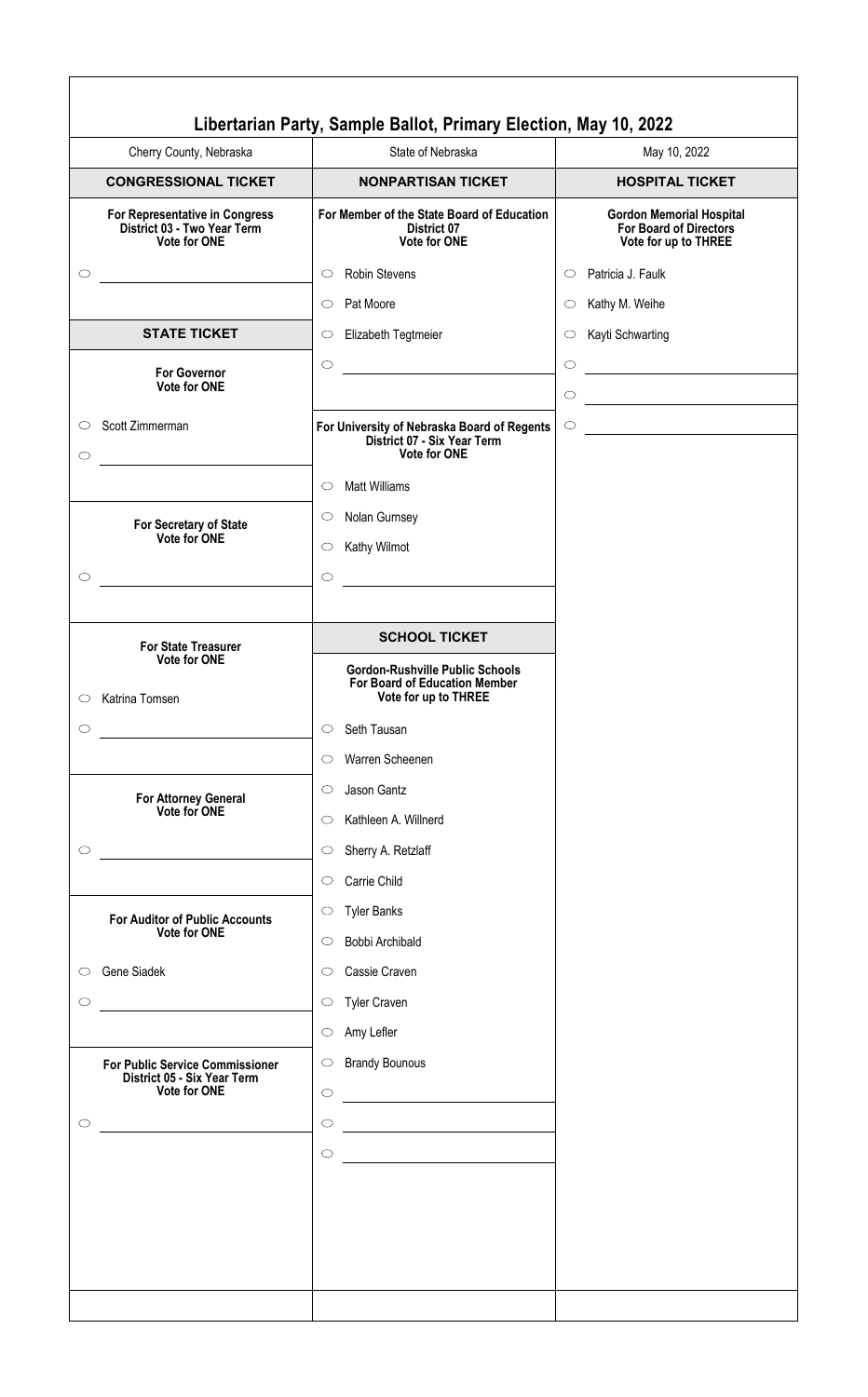| Cherry County, Nebraska                                                                                                                                                                                                                           | State of Nebraska                                                                                       | May 10, 2022 |
|---------------------------------------------------------------------------------------------------------------------------------------------------------------------------------------------------------------------------------------------------|---------------------------------------------------------------------------------------------------------|--------------|
| <b>INSTRUCTIONS TO VOTER</b>                                                                                                                                                                                                                      | <b>STATE TICKET</b>                                                                                     |              |
| 1. TO VOTE, YOU MUST DARKEN THE OVAL<br>COMPLETELY ( • ).<br>2. Use a black ink pen to mark the ballot.<br>3. To vote for a WRITE-IN candidate, write in the<br>name on the line provided AND darken the<br>oval completely.                      | <b>For Auditor of Public Accounts</b><br><b>Vote for ONE</b>                                            |              |
|                                                                                                                                                                                                                                                   | Gene Siadek<br>$\circ$<br>$\circ$                                                                       |              |
| 4. DO NOT CROSS OUT OR ERASE.<br>If you make a mistake, Contact the County<br>Clerk's office at (402 - 376 - 2771) for<br>instructions.<br>5. Please return this additional page of your<br>ballot in the same return identification<br>envelope. | <b>For Public Service Commissioner</b><br>District 05 - Six Year Term<br><b>Vote for ONE</b><br>$\circ$ |              |
| <b>CONGRESSIONAL TICKET</b>                                                                                                                                                                                                                       |                                                                                                         |              |
| For Representative in Congress<br>District 03 - Two Year Term<br>Vote for ONE                                                                                                                                                                     |                                                                                                         |              |
|                                                                                                                                                                                                                                                   |                                                                                                         |              |
| <b>STATE TICKET</b>                                                                                                                                                                                                                               |                                                                                                         |              |
| <b>For Governor</b><br>Vote for ONE                                                                                                                                                                                                               |                                                                                                         |              |
| Scott Zimmerman                                                                                                                                                                                                                                   |                                                                                                         |              |
|                                                                                                                                                                                                                                                   |                                                                                                         |              |
| For Secretary of State<br>Vote for ONE                                                                                                                                                                                                            |                                                                                                         |              |
|                                                                                                                                                                                                                                                   |                                                                                                         |              |
| <b>For State Treasurer</b><br>Vote for ONE                                                                                                                                                                                                        |                                                                                                         |              |
| Katrina Tomsen                                                                                                                                                                                                                                    |                                                                                                         |              |
| $\mathcal{L}^{\mathcal{L}}(\mathcal{L}^{\mathcal{L}})$ and $\mathcal{L}^{\mathcal{L}}(\mathcal{L}^{\mathcal{L}})$ . In the contract of the $\mathcal{L}^{\mathcal{L}}$                                                                            |                                                                                                         |              |
| For Attorney General<br>Vote for ONE                                                                                                                                                                                                              |                                                                                                         |              |
|                                                                                                                                                                                                                                                   |                                                                                                         |              |
|                                                                                                                                                                                                                                                   |                                                                                                         |              |
|                                                                                                                                                                                                                                                   |                                                                                                         |              |
|                                                                                                                                                                                                                                                   |                                                                                                         |              |
|                                                                                                                                                                                                                                                   |                                                                                                         |              |

 $\sqrt{ }$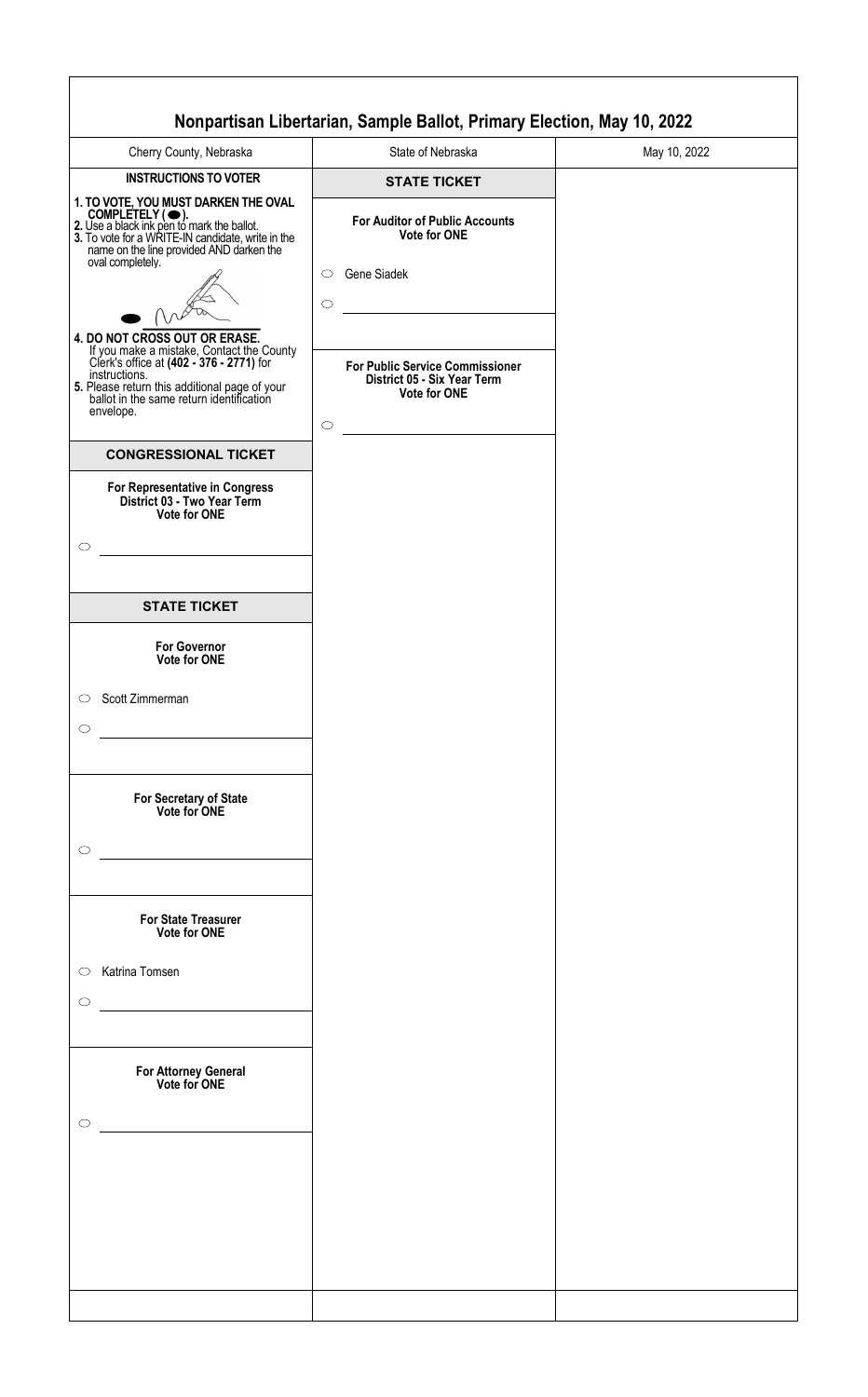|                     |                                                                              | Legal Marijuana NOW Party, Sample Ballot, Primary Election, May 10, 2022                          |                                                                                                                                    |
|---------------------|------------------------------------------------------------------------------|---------------------------------------------------------------------------------------------------|------------------------------------------------------------------------------------------------------------------------------------|
|                     | Cherry County, Nebraska                                                      | State of Nebraska                                                                                 | May 10, 2022                                                                                                                       |
|                     | <b>CONGRESSIONAL TICKET</b>                                                  | <b>NONPARTISAN TICKET</b>                                                                         | <b>HOSPITAL TICKET</b>                                                                                                             |
|                     | For Representative in Congress<br>District 3 - Two Year Term<br>Vote for ONE | For Member of the State Board of Education<br><b>District 07</b><br>Vote for ONE                  | <b>Gordon Memorial Hospital</b><br>For Board of Directors<br>Vote for up to THREE                                                  |
| $\circ$             | Mark Elworth Jr.                                                             | <b>Robin Stevens</b><br>O                                                                         | Patricia J. Faulk<br>$\circ$                                                                                                       |
| $\circ$             |                                                                              | Pat Moore<br>$\circ$                                                                              | Kathy M. Weihe<br>$\circ$                                                                                                          |
|                     |                                                                              | Elizabeth Tegtmeier<br>$\circ$                                                                    | Kayti Schwarting<br>$\circ$                                                                                                        |
|                     | <b>STATE TICKET</b>                                                          | $\circ$                                                                                           | $\circ$                                                                                                                            |
|                     | <b>For Governor</b>                                                          |                                                                                                   | $\bigcirc$<br><u> 1989 - Johann Barn, mars ann an t-Amhain Aonaich an t-Aonaich an t-Aonaich ann an t-Aonaich ann an t-Aonaich</u> |
| $\circ$             | <b>Vote for ONE</b>                                                          | For University of Nebraska Board of Regents<br>District 07 - Six Year Term<br><b>Vote for ONE</b> | $\circ$                                                                                                                            |
|                     |                                                                              | <b>Matt Williams</b><br>$\circ$                                                                   |                                                                                                                                    |
|                     |                                                                              | Nolan Gurnsey<br>$\circ$                                                                          |                                                                                                                                    |
|                     | For Secretary of State<br>Vote for ONE                                       | Kathy Wilmot<br>$\circlearrowright$                                                               |                                                                                                                                    |
| $\circ$             |                                                                              | $\circ$                                                                                           |                                                                                                                                    |
|                     |                                                                              |                                                                                                   |                                                                                                                                    |
|                     |                                                                              | <b>SCHOOL TICKET</b>                                                                              |                                                                                                                                    |
|                     | <b>For State Treasurer</b><br><b>Vote for ONE</b>                            |                                                                                                   |                                                                                                                                    |
| $\circ$             |                                                                              | <b>Gordon-Rushville Public Schools</b><br>For Board of Education Member<br>Vote for up to THREE   |                                                                                                                                    |
|                     |                                                                              | Seth Tausan<br>$\circ$                                                                            |                                                                                                                                    |
|                     | <b>For Attorney General</b>                                                  | Warren Scheenen<br>$\circ$                                                                        |                                                                                                                                    |
|                     | Vote for ONE                                                                 | Jason Gantz<br>$\circ$                                                                            |                                                                                                                                    |
| $\circ$             | Larry Bolinger                                                               | Kathleen A. Willnerd<br>$\circlearrowright$                                                       |                                                                                                                                    |
| $\circlearrowright$ |                                                                              | Sherry A. Retzlaff<br>$\circlearrowright$                                                         |                                                                                                                                    |
|                     |                                                                              | Carrie Child<br>$\circ$                                                                           |                                                                                                                                    |
|                     | <b>For Auditor of Public Accounts</b>                                        | <b>Tyler Banks</b><br>$\circlearrowright$                                                         |                                                                                                                                    |
|                     | Vote for ONE                                                                 | Bobbi Archibald<br>$\circ$                                                                        |                                                                                                                                    |
|                     | $\circ$ L. Leroy Lopez                                                       | Cassie Craven<br>$\circlearrowright$                                                              |                                                                                                                                    |
| $\circ$             |                                                                              | <b>Tyler Craven</b><br>$\circ$                                                                    |                                                                                                                                    |
|                     |                                                                              | Amy Lefler<br>$\circ$                                                                             |                                                                                                                                    |
|                     | <b>For Public Service Commissioner</b>                                       | <b>Brandy Bounous</b><br>$\circlearrowright$                                                      |                                                                                                                                    |
|                     | District 05 - Six Year Term<br><b>Vote for ONE</b>                           | $\circ$<br><u> 1980 - Johann Barbara, martxa a</u>                                                |                                                                                                                                    |
| $\circlearrowright$ |                                                                              | $\circ$                                                                                           |                                                                                                                                    |
|                     |                                                                              | $\circ$                                                                                           |                                                                                                                                    |
|                     |                                                                              |                                                                                                   |                                                                                                                                    |
|                     |                                                                              |                                                                                                   |                                                                                                                                    |
|                     |                                                                              |                                                                                                   |                                                                                                                                    |
|                     |                                                                              |                                                                                                   |                                                                                                                                    |
|                     |                                                                              |                                                                                                   |                                                                                                                                    |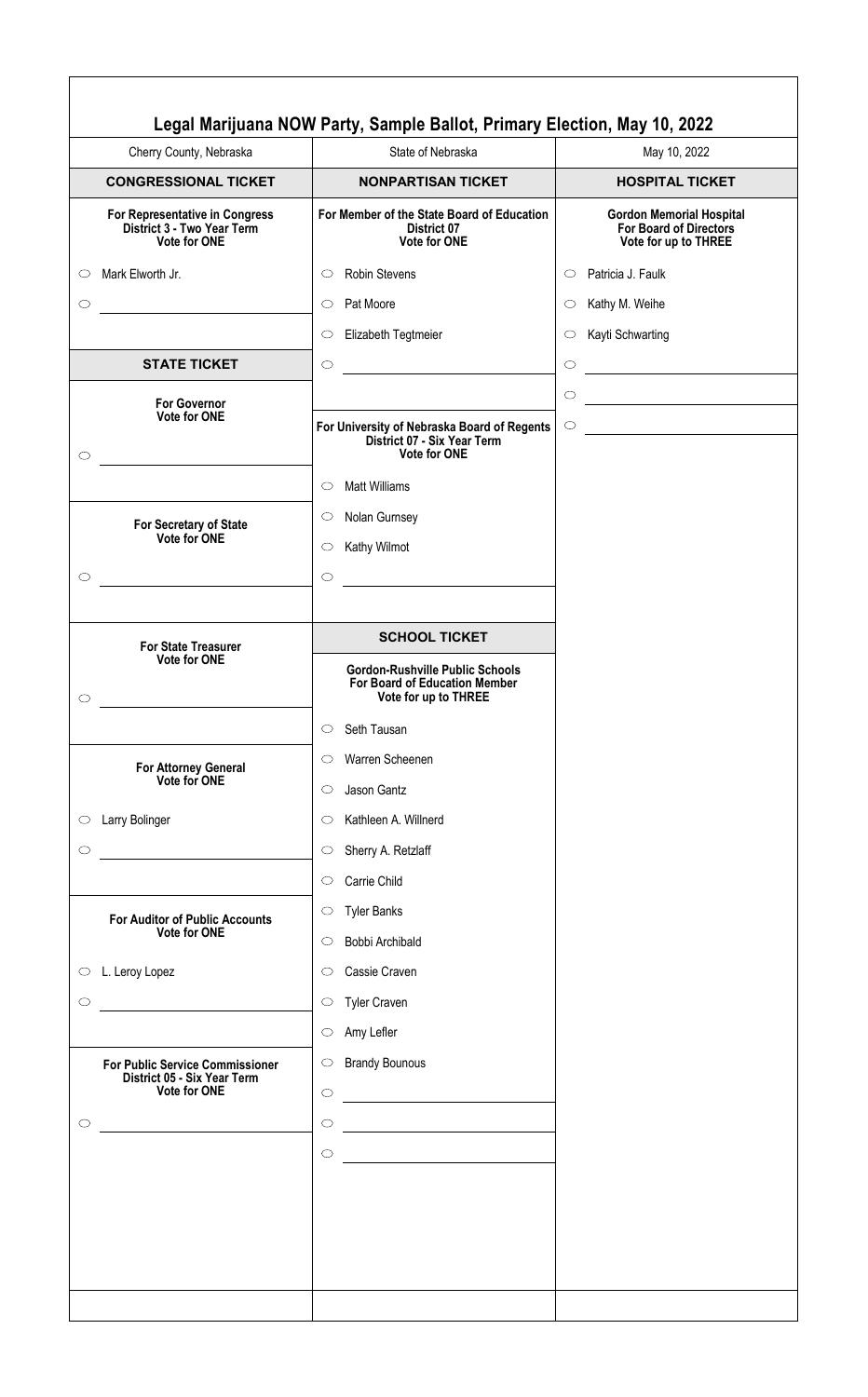| <b>INSTRUCTIONS TO VOTER</b><br><b>STATE TICKET</b><br>1. TO VOTE, YOU MUST DARKEN THE OVAL<br>COMPLETELY ( •).<br>2. Use a black ink pen to mark the ballot.<br>3. To vote for a WRITE-IN candidate, write in the<br><b>For Auditor of Public Accounts</b><br><b>Vote for ONE</b><br>name on the line provided AND darken the<br>oval completely.<br>L. Leroy Lopez<br>$\circ$<br>$\circ$<br>4. DO NOT CROSS OUT OR ERASE.<br>If you make a mistake, Contact the County<br>Clerk's office at (402 - 376 - 2771) for<br><b>For Public Service Commissioner</b><br>instructions.<br>District 05 - Six Year Term<br>5. Please return this additional page of your<br>ballot in the same return identification<br>Vote for ONE<br>envelope.<br>$\circ$<br><b>CONGRESSIONAL TICKET</b><br>For Representative in Congress<br>District 3 - Two Year Term<br>Vote for ONE<br>Mark Elworth Jr.<br><b>STATE TICKET</b><br><b>For Governor</b><br>Vote for ONE<br>For Secretary of State<br>Vote for ONE |  |
|------------------------------------------------------------------------------------------------------------------------------------------------------------------------------------------------------------------------------------------------------------------------------------------------------------------------------------------------------------------------------------------------------------------------------------------------------------------------------------------------------------------------------------------------------------------------------------------------------------------------------------------------------------------------------------------------------------------------------------------------------------------------------------------------------------------------------------------------------------------------------------------------------------------------------------------------------------------------------------------------|--|
|                                                                                                                                                                                                                                                                                                                                                                                                                                                                                                                                                                                                                                                                                                                                                                                                                                                                                                                                                                                                |  |
|                                                                                                                                                                                                                                                                                                                                                                                                                                                                                                                                                                                                                                                                                                                                                                                                                                                                                                                                                                                                |  |
|                                                                                                                                                                                                                                                                                                                                                                                                                                                                                                                                                                                                                                                                                                                                                                                                                                                                                                                                                                                                |  |
|                                                                                                                                                                                                                                                                                                                                                                                                                                                                                                                                                                                                                                                                                                                                                                                                                                                                                                                                                                                                |  |
|                                                                                                                                                                                                                                                                                                                                                                                                                                                                                                                                                                                                                                                                                                                                                                                                                                                                                                                                                                                                |  |
|                                                                                                                                                                                                                                                                                                                                                                                                                                                                                                                                                                                                                                                                                                                                                                                                                                                                                                                                                                                                |  |
|                                                                                                                                                                                                                                                                                                                                                                                                                                                                                                                                                                                                                                                                                                                                                                                                                                                                                                                                                                                                |  |
|                                                                                                                                                                                                                                                                                                                                                                                                                                                                                                                                                                                                                                                                                                                                                                                                                                                                                                                                                                                                |  |
|                                                                                                                                                                                                                                                                                                                                                                                                                                                                                                                                                                                                                                                                                                                                                                                                                                                                                                                                                                                                |  |
|                                                                                                                                                                                                                                                                                                                                                                                                                                                                                                                                                                                                                                                                                                                                                                                                                                                                                                                                                                                                |  |
| <b>For State Treasurer</b>                                                                                                                                                                                                                                                                                                                                                                                                                                                                                                                                                                                                                                                                                                                                                                                                                                                                                                                                                                     |  |
| <b>Vote for ONE</b>                                                                                                                                                                                                                                                                                                                                                                                                                                                                                                                                                                                                                                                                                                                                                                                                                                                                                                                                                                            |  |
| the control of the control of the control of the control of<br>For Attorney General<br>Vote for ONE                                                                                                                                                                                                                                                                                                                                                                                                                                                                                                                                                                                                                                                                                                                                                                                                                                                                                            |  |
| Larry Bolinger                                                                                                                                                                                                                                                                                                                                                                                                                                                                                                                                                                                                                                                                                                                                                                                                                                                                                                                                                                                 |  |
|                                                                                                                                                                                                                                                                                                                                                                                                                                                                                                                                                                                                                                                                                                                                                                                                                                                                                                                                                                                                |  |
|                                                                                                                                                                                                                                                                                                                                                                                                                                                                                                                                                                                                                                                                                                                                                                                                                                                                                                                                                                                                |  |